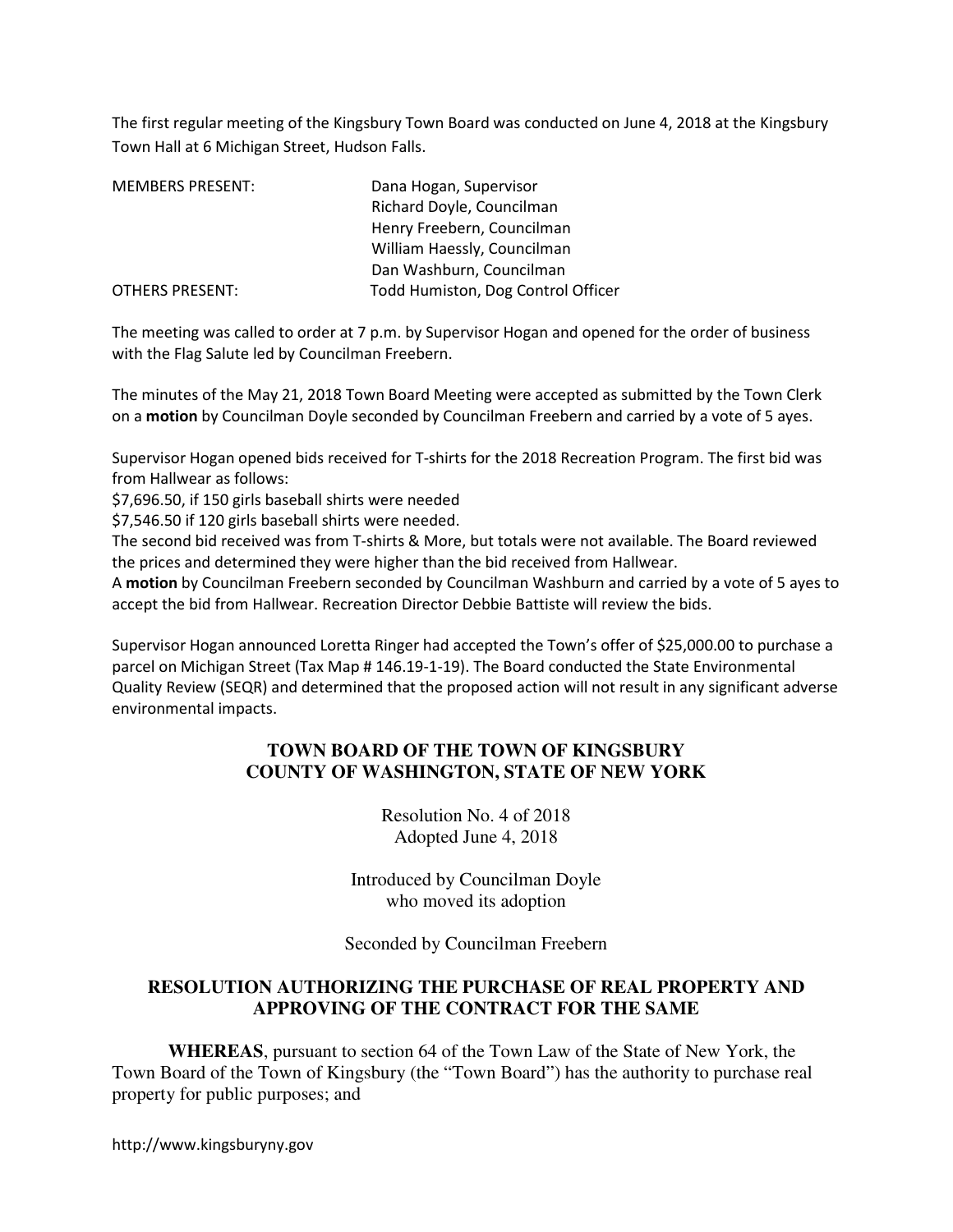**WHEREAS**, the Town of Kingsbury (hereinafter "Town") is desirous of entered into a contract with the Owner, Loretta A. Ringer, to purchase real property located at Michigan Street, Town of Kingsbury, Washington County, New York bearing tax map identification number 146.19-1-19 for a potential purchase for a parking lot to be used for the Town of Kingsbury Town Hall or other such municipal purpose; and

**WHEREAS**, the Town will acquire said property for the payment of Loretta A. Ringer in the sum of Twenty Five Thousand Dollars (\$25,000.00) and according to such other terms contained in the proposed contract attached hereto; and

**WHEREAS**, the Town Board finds that it is in the best interests of the Town of Kingsbury to acquire such property for a parking lot or other such municipal purposes and the Town's assessor has offered her opinion that the value to be paid by the Town is consistent with the value of said real property.

# **NOW, THEREFORE BE IT**

**RESOLVED,** that this action is an Unlisted Action pursuant to the New York State Environmental Quality Review Act. In accordance with the requirements thereof and the regulations set forth in NYCRR 617.1 et. seq., the Town Board hereby finds that there are no other involved agencies in this action and that the acquisition of this property will have no adverse impact on the environment; and be it further

**RESOLVED,** the written offer, in the form of a real estate contract, a copy of which is attached hereto and incorporate herein by reference, for the purchase of the real property located at Michigan Street, in the Town of Kingsbury and referred to as tax map parcel #146.19-1-19, to be used for a parking lot or other such municipal purposes is hereby approved and accepted. The contract in part states that the real properties will be transferred between the parties for Twenty Five Thousand Dollars (\$25,000.00); and be it further

**RESOLVED,** the Supervisor, Dana Hogan, is hereby given the authority to execute the written offer in the form of a real estate contract and to execute any and all necessary documents, including the conveyance documents, to effectuate this resolution; and be it further

**RESOLVED**, this resolution shall take effect immediately.

A **motion** by Councilman Freebern seconded by Councilman Washburn and carried by a vote of 5 ayes to re-appoint the following:

Robert Dingman - 7-year term to the Planning Board to begin on July 1, 2018

Michelle Wood - 5 – year term on the Zoning Board of Appeals beginning August 1, 2018

### TOWN CLERK REPORT:

Town Clerk reported she will be out of the office June 11 – 13, 2018 to attend a Tax Collector & Receiver of Tax Conference in Lake Placid. Town Clerk has also been working on Records Retention.